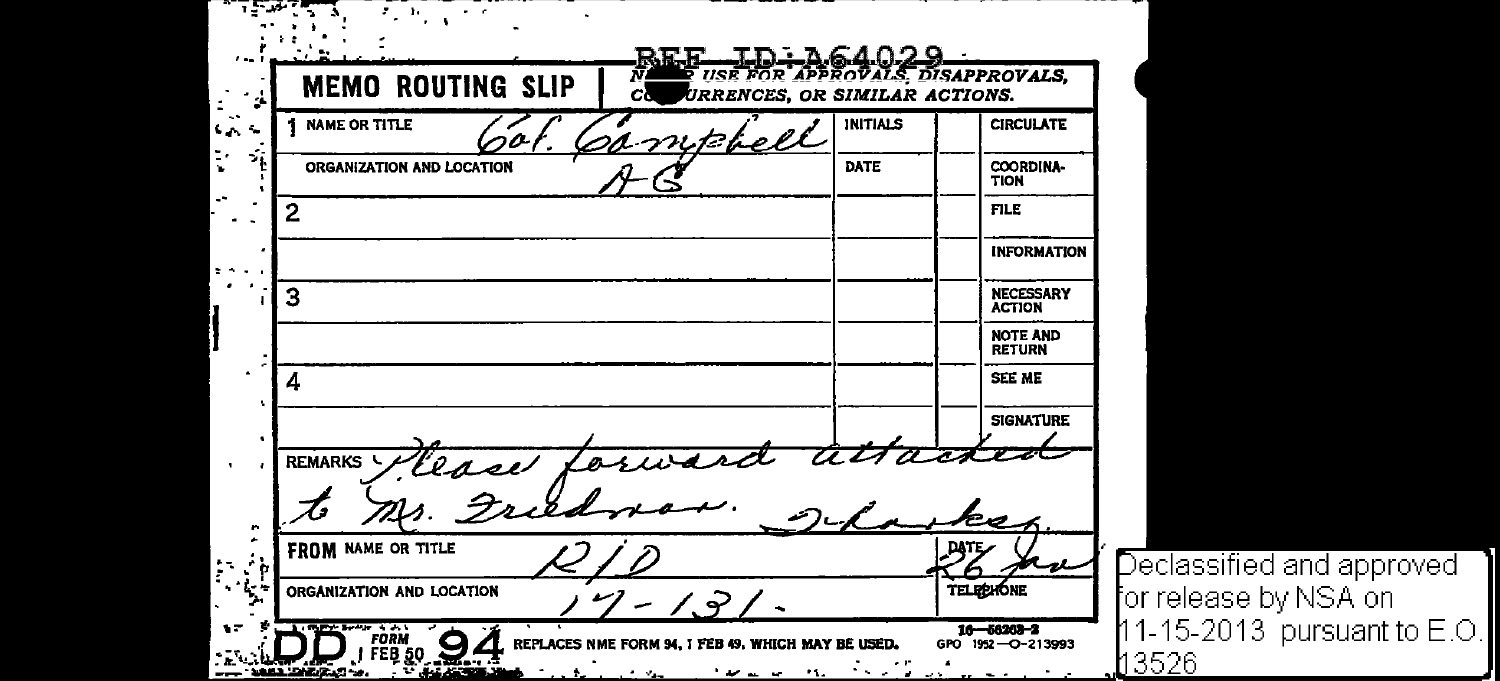



Serial: EXSAB 20-56 25 January 1956

Mr. William F. Friedman 310 2nd Street, S. E. Washington, D. c.

Dear Mr. Friedman:

Inclosed is a copy of the agenda for the forthcoming meeting of the Scientific Advisory Board. Also inclosed. for your information is a copy of the minutes of the last Board meeting and an announcement of the changes in Board membership.

Sincerely,

Mulbark

Executive Secretary NSA Scientific Advisory Board

*3* Incls: a/s

11Declassify when fncfosures are removed"

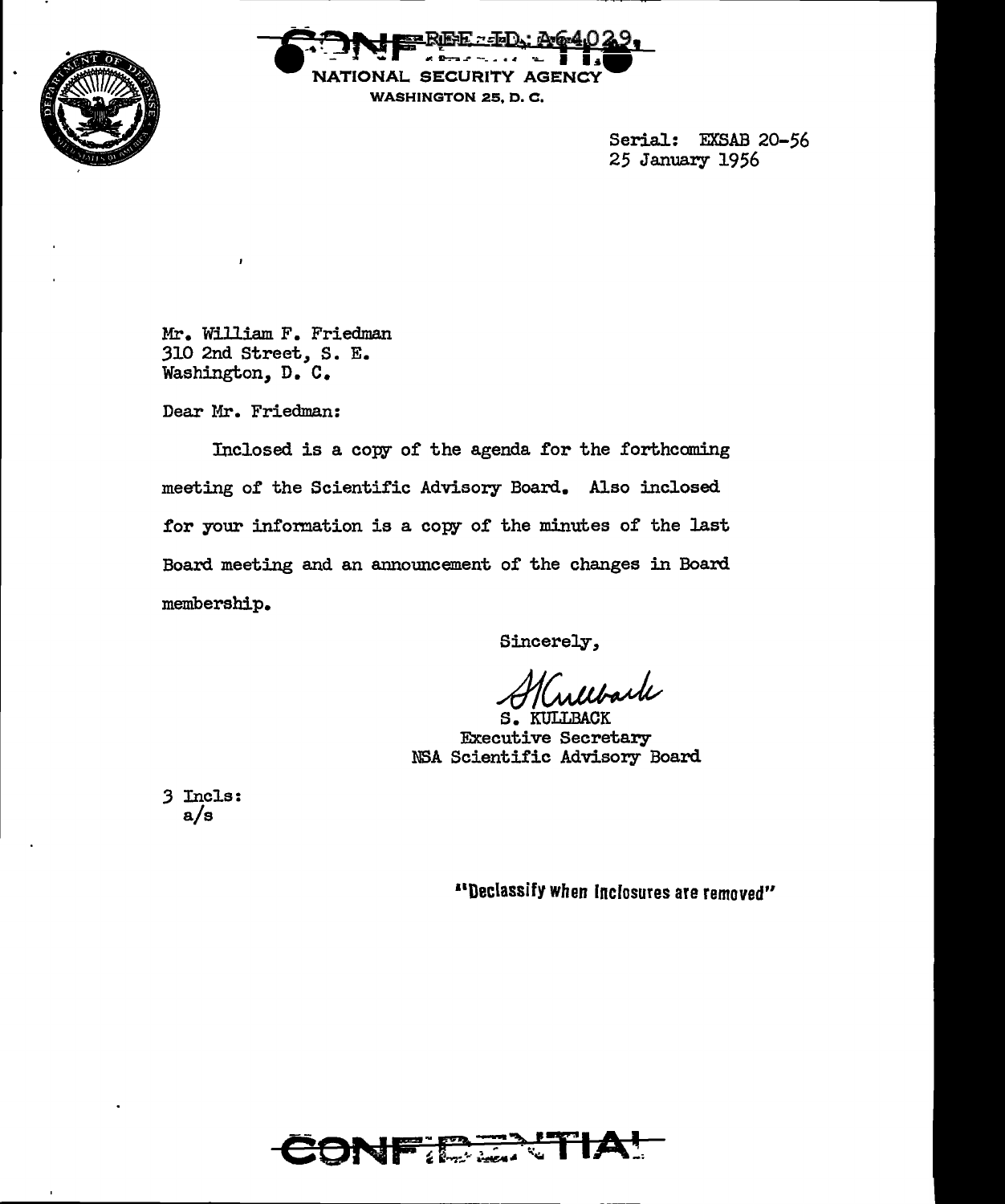# REF ID:A64029 e<br>-<br>-

#### NATIONAL SECURITY AGEHCY SCIENTIFIC ADVISORY BOARD

#### AGENDA

#### J.5, 16 and 17 FEBRUARY 1956

All meetings will be hald in Room 17-131 at the Naval Security Station except as otherwise indicated.

#### WEDNESDAY. 15 FEBRUARY 1956

- 0900~1200 Reading of various doctunents.
- 1200-1255 Lunch.

1300 Opening remarks by Lieutenant General Ralph J. Canine.

Review and approval of Minutes of 6-7 April 1955 meetings.

Report on membership changes.

1315 Report on the Agency Activities - PRODUCTION.

1400 Report on the Agency Activities - COMSEC.

- 1445-1500 Break.
- 1500 Report on the Agency Activities - RESEARCH & DEVELOPMENT.
- 1545 Report on the Agency Activities - STAFF.
- 1630 Report on NSASAB Panel Activities.

Proposals for Panel Activities.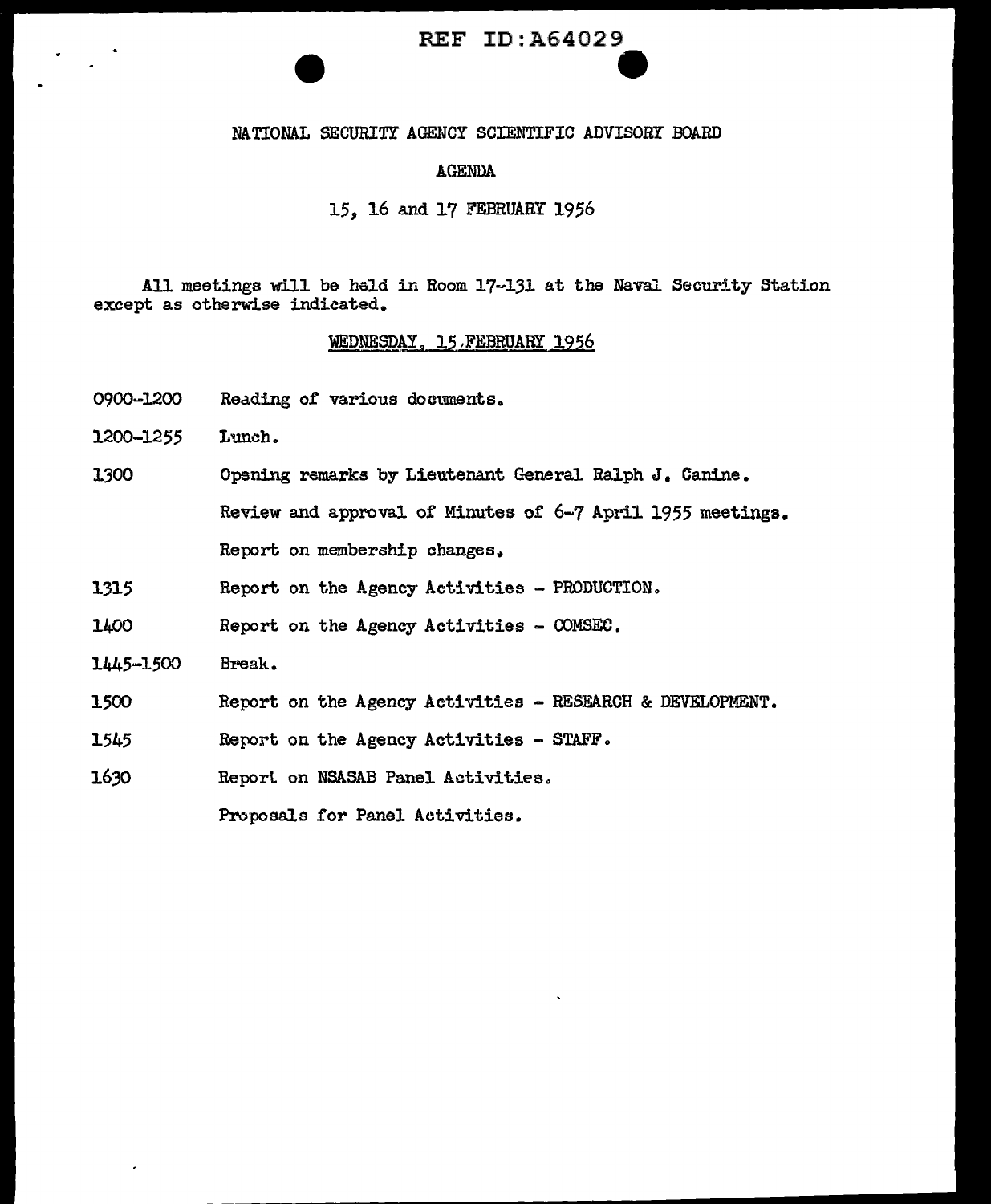

#### NATIONAL SECURITY AGENCY SCIENTIFIC ADVISORY BOARD

#### AGENDA

#### 15, 16 and 17 FEBRUARY 1956

All meetings will be held in Room 17-131 at the Naval Security Station except as otherwise indicated.

#### THURSDAY, 16 FEBRUARY 1956

- 0900 Summary report on PHASE I, II, III Documents on Mechanization. Discussion.
- 1130-1155 Visit with General Canine in his office.
- 1200-1255 Lunch.
- 1.300 NSA problems of communication.
- 1400~1500 Long Range Estimate.
- 1500-1515 Break.
- 1515 Discussion of UHF/vHF/SHF plans.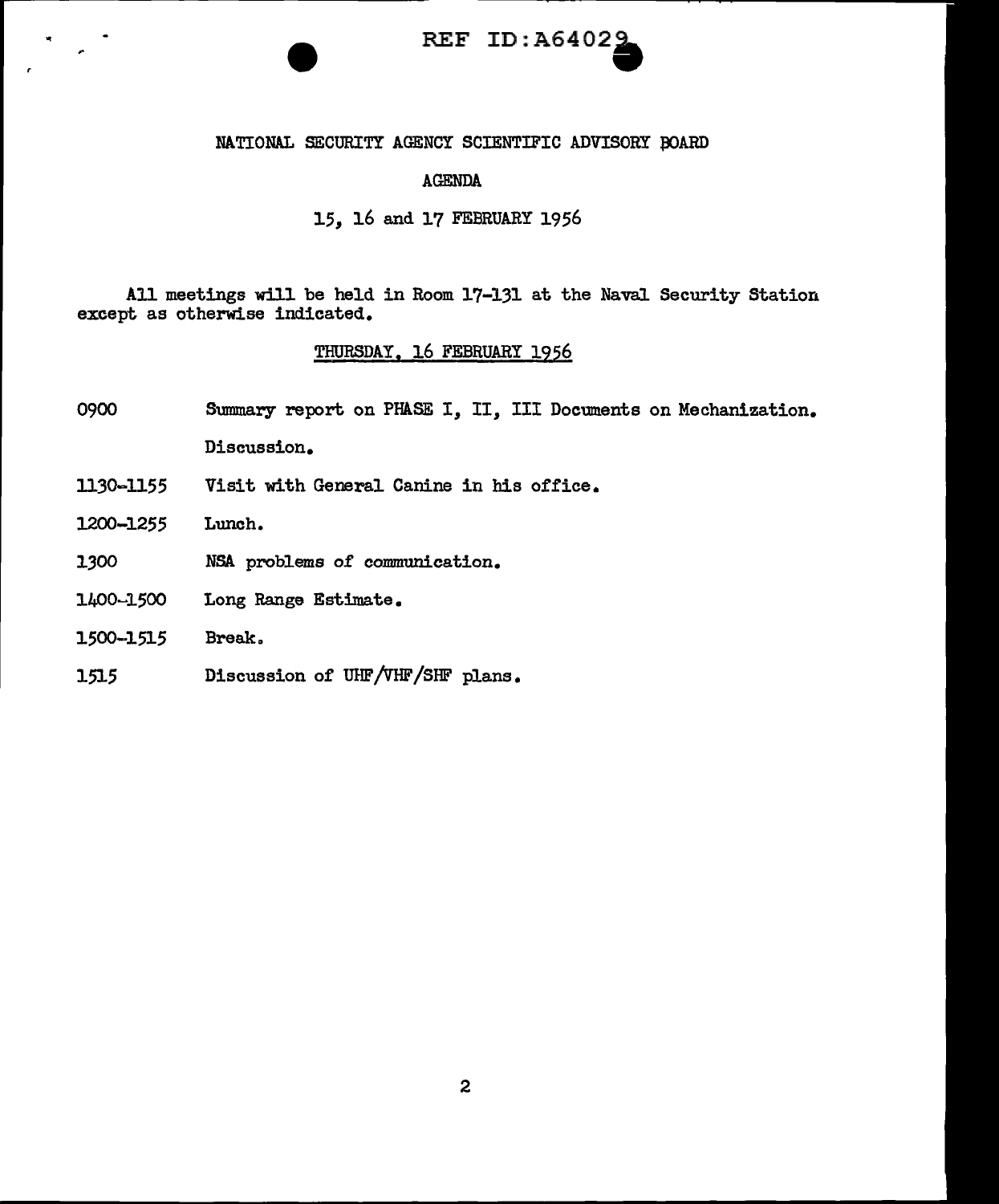

#### NATIONAL SECURITY AGENCY SCIENTIFIC ADVISORY BOARD

#### AGENDA

#### 15, 16 and 17 FEBRUARY 1956

All meetings will be held in Room 17-131 at the Naval Security Station except as otherwise indicated.

#### FRIDAY, 17 FEBRUARY 1956

- 0900 Report on Recommendations in the Robertson Report.
- 1200-1255 Lunch.

•

 $\Delta \sim 20$ 

1300-1530 New Board business:

Exchange Fellowships.

Other.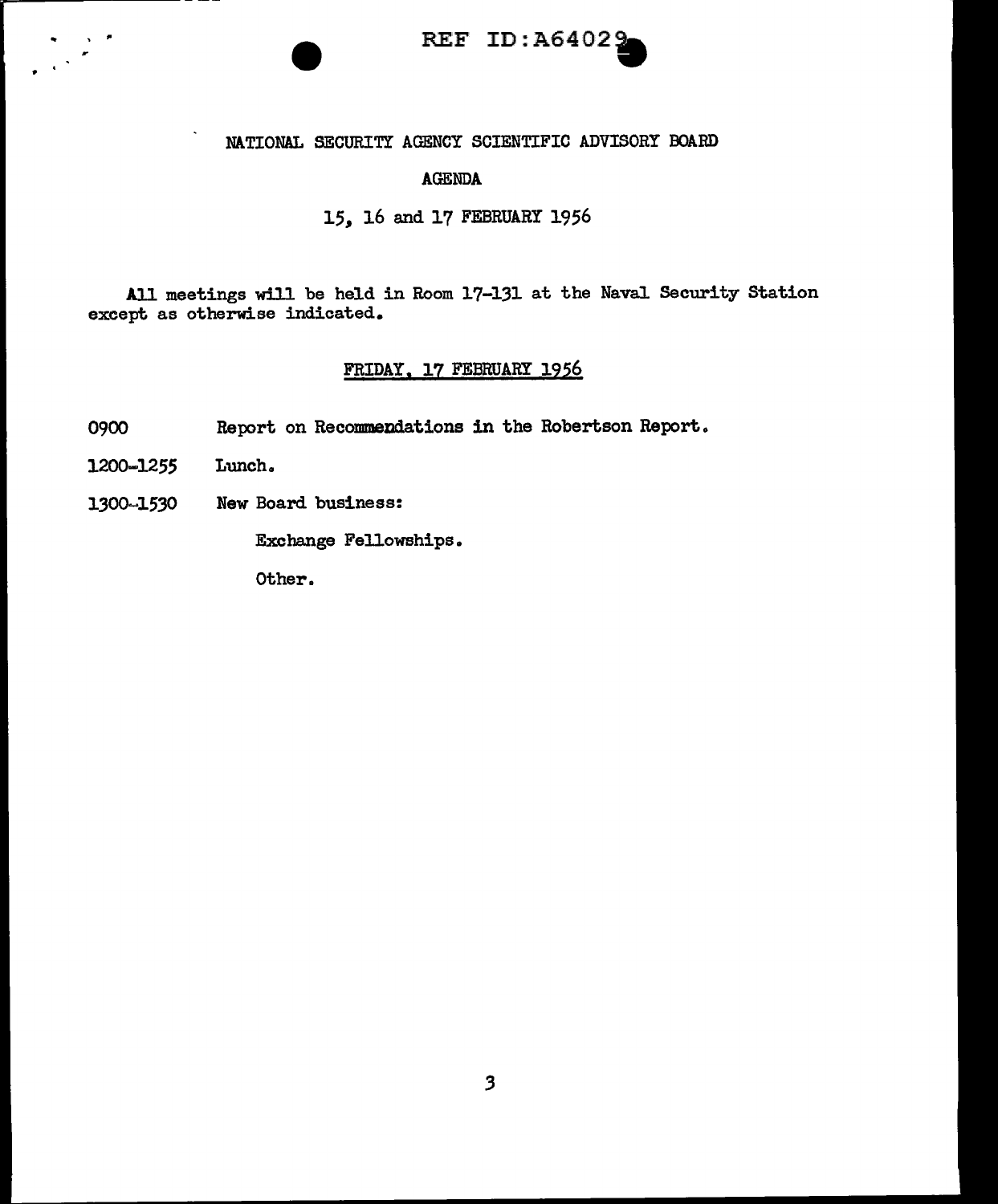

#### MINUTES OF THE NSA SCIENTIFIC ADVISORY BOARD MEETING

#### HELD ON 6 APRIL 1955

l, The following were present at the meeting,

a. Board Members:

Mr. J. C. McPherson, Chairman Mr. H. P. Corwith Dr. W. R. G. Baker Mr. A. w. Horton Dr. H. T. Engstrom (arrived 1400) Dr. J. von Neumann (arrived 0935, departed 0955) Mr. D. A. Quarles (arrived 1230)

#### b. NSA. Executive Group for Board Affairs:

. Dr. s. Kullback, Vice Chairman Mr. A. B. Clark Dr. H. H. Campaigne Dr. R. A. Leibler

c. NSA. Observers:

Lt. General R. J. Canine, USA (departed 1010) Brig. General W. M. Burgess, USAF Captain D. M. Agnew, USN Colonel J. J. Davis, USA Colonel D. Sinclair, USA Colonel F. E. Herrelko, USAF Dr. J. J. Eachus Dr. R. H. Shaw Dr. H. Nyquist Dr. H, J. Stukey Mr. M. H. Klein Mr. C. J. Schierlmann Captain I. T, McDonald, USAF Captain R. J, Scott, USAF

d. Recorder:

Miss C. Johnson

### **CONFIDENTIAL**

 $\mathbf{r}$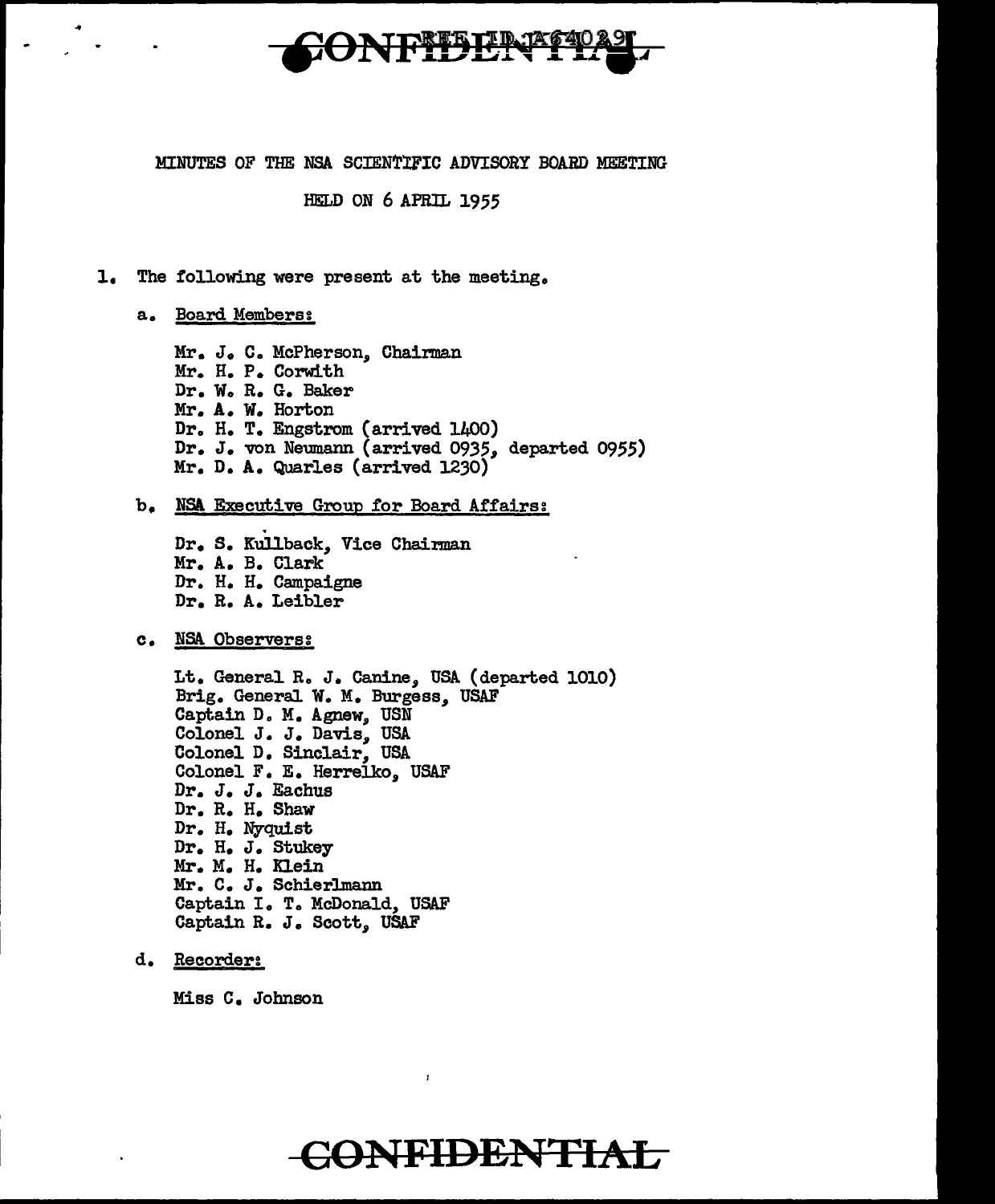

2. The meeting was opened by the Chairman, Mr. McPherson. The tentative minutes of the previous Board meeting on 20.-21 April 1954,, were reviewed and approved as written.

*3.* General Canine told of results of the college recruitment program of last year. NSA hired 500 college graduates, mostly from the upper half of the graduating class. The psychometric consulting service has materially improved the personnel situation. NSA had  $1\overline{\mu}$ turnover last year. Of the 1200 people moved to Fort Meade only Al quit ..

4o General Canine requested the Board's consideration of the desirability of setting up a separate, or captive organization, as an adjunct to the Agency. A discussion followed in which the following points were mentioned:

a. The Board might organize an Ad Hoc Committee to consider the question.

b. Perhaps an organization such as RAND, or even a portion of RAND itself, might be used in such an endeavor.

c. Dr. von Neumann believed there were enough people in the Washington area to provide a nucleus for the project.

d. General Canine thought sufficient funds would be made available for such an endeavor.

e. Mr. Horton and Mr. Corwith both favored further investigation of' establishing a captive organization and that some members of NSA be included in the committee if one is appointed.

*:t.* Dro Baker suggested that RAND evaluate the idea.

g. Genera1 Canine and Mr. McPherson agreed to discuss the subject informally at a later date.

5. Dr. Baker reported on the progress of the R/D Advisory Council of the Signal Corps. This Council has 14 members with Dr. Hull as Chairman. They have several "task forces", who come up with special reports, such as the BEACOM report with its 32 recommendations.

· 6. Colonel Sinclair, NSA,, briefed the Board on college graduate recruitment. In the spring 91 colleges were visited in which 1039 acceptable people were located. Of these 215 were offered jobs and 191 bachelors have accepted. In the coming year it is planned to visit 111 colleges, aiming for 350 recruits.

 $2<sup>1</sup>$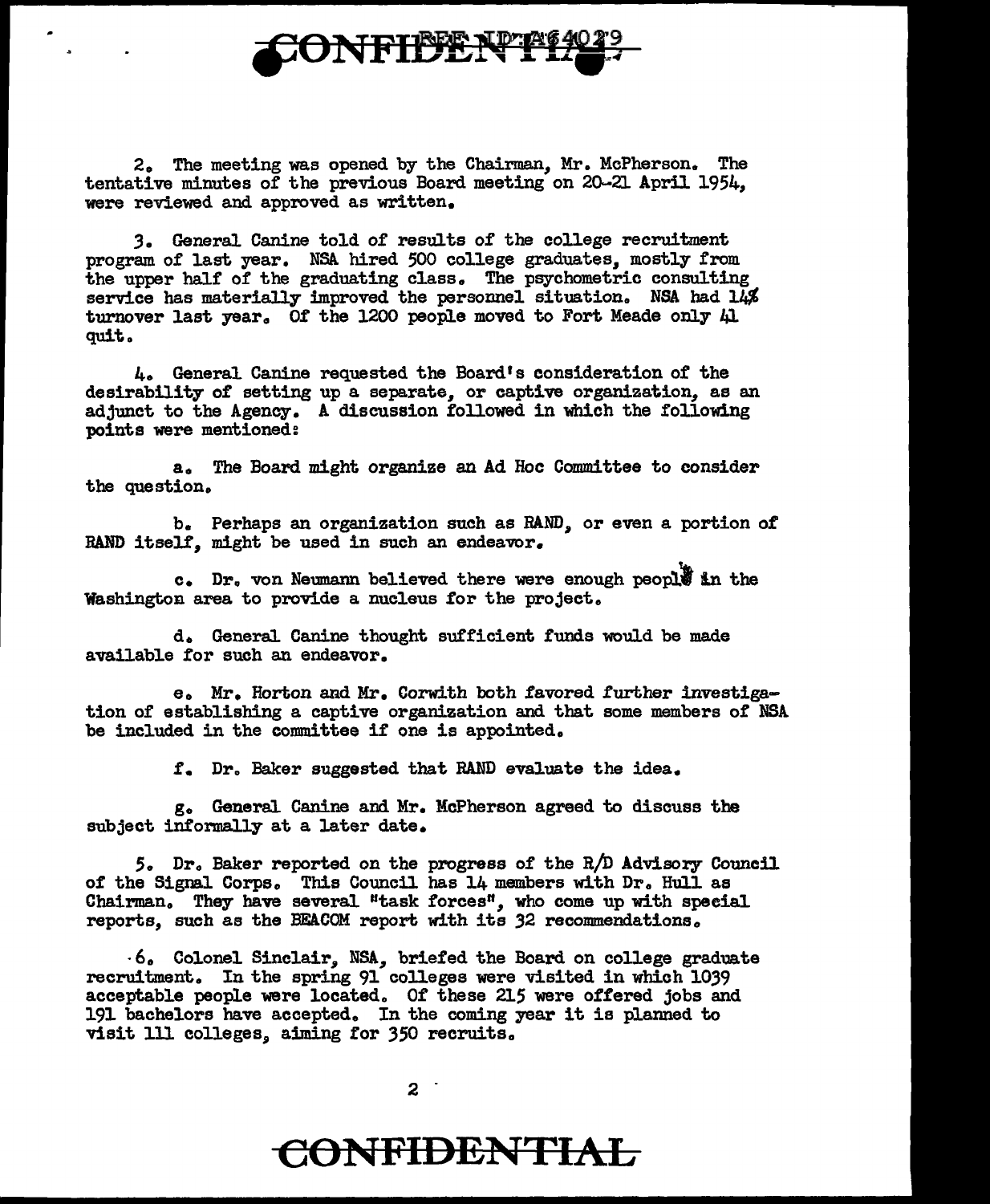

7. Major Grottle described the NSA Building at Fort Meade and the layout of the site. The building will have  $1,100,000$  square feet of  $u$ sable space and will accomodate  $10,000$  people.

 $8.$  Mr. Clark reported on the present status of R/D activities and plans for the future. The budget for R/D is \$14.4 million, which with overhead and other realistic charges is in fact equivalent to \$19.3 million. Of this about 12% is true research. It is planned to put most of this research in an unclassified outside site.

9. Mr. Mathews presented a talk on his Division, the Communications Security Equipment Division.

10. Dr. Eachus introduced those who were to speak on COMINT.

a. Mr. Kirby discussed the problems involved in the intercept of traffic.

b. Mr. Hausman gave the R/D approach to the problems and the program which they have in the intercept group in R/D to support PROD.

ll. The meeting was adjourned at 1630 until 0900 7 April 1955.

Kullbark

S. KULLBACK Executive Secretary NSASAB

(Note: A verbatim record of the Board proceedings and individual reports will be on file in the Office of Research & Development for individual study.)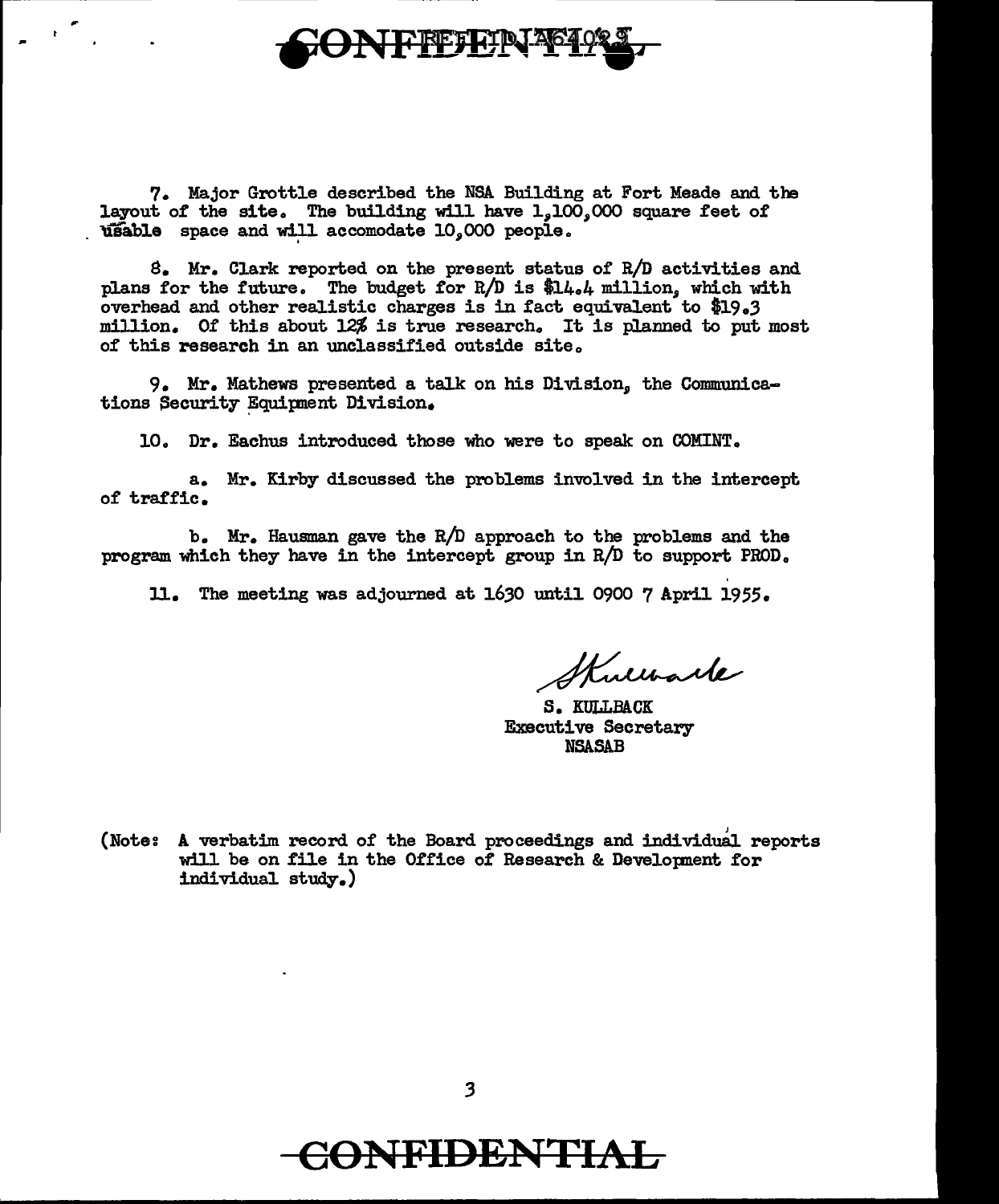

#### MINUTES OF THE NSA SCIENTIFIC ADVISORY BOARD MEETING

HELD ON 7 APRil. 1955

1. The following were present at the meeting.

a. Board Members:

. ·-

Mr. J. C. McPherson, Chairman Mr. H. P. Corwith Mr. A.. W. Horton Dr. H. T. Engstrom (arrived 0930) Dr. J. von Neumann (arrived 1425)

b. NSA Executive Group for Board Affairs:

Dr. S. Kullback, Vice Chairman Mr. A. B. Clark Dr. H. H. Campaigne Dr. R. A. Leibler

c. NSA. Observers:

Major GeneraJ. J. B. Ackerman, USAF Brig. General W. M. Burgess, USAF Dr. J. J. Eachus Dr. H. Nyquist Mr. M. M. Mathews Mr. c. J. Schierlmann Mr. J. J. Connelly Mr. H. L. Conley Mr. H. DeFrancesco Mr. D. R. Hogan Dr. A. W. Hesse Dr. R. H. Shaw Captain I. T. McDonald, USAF Captain R. J. Scott, USAF

d. Recorder:

Miss c. Johnson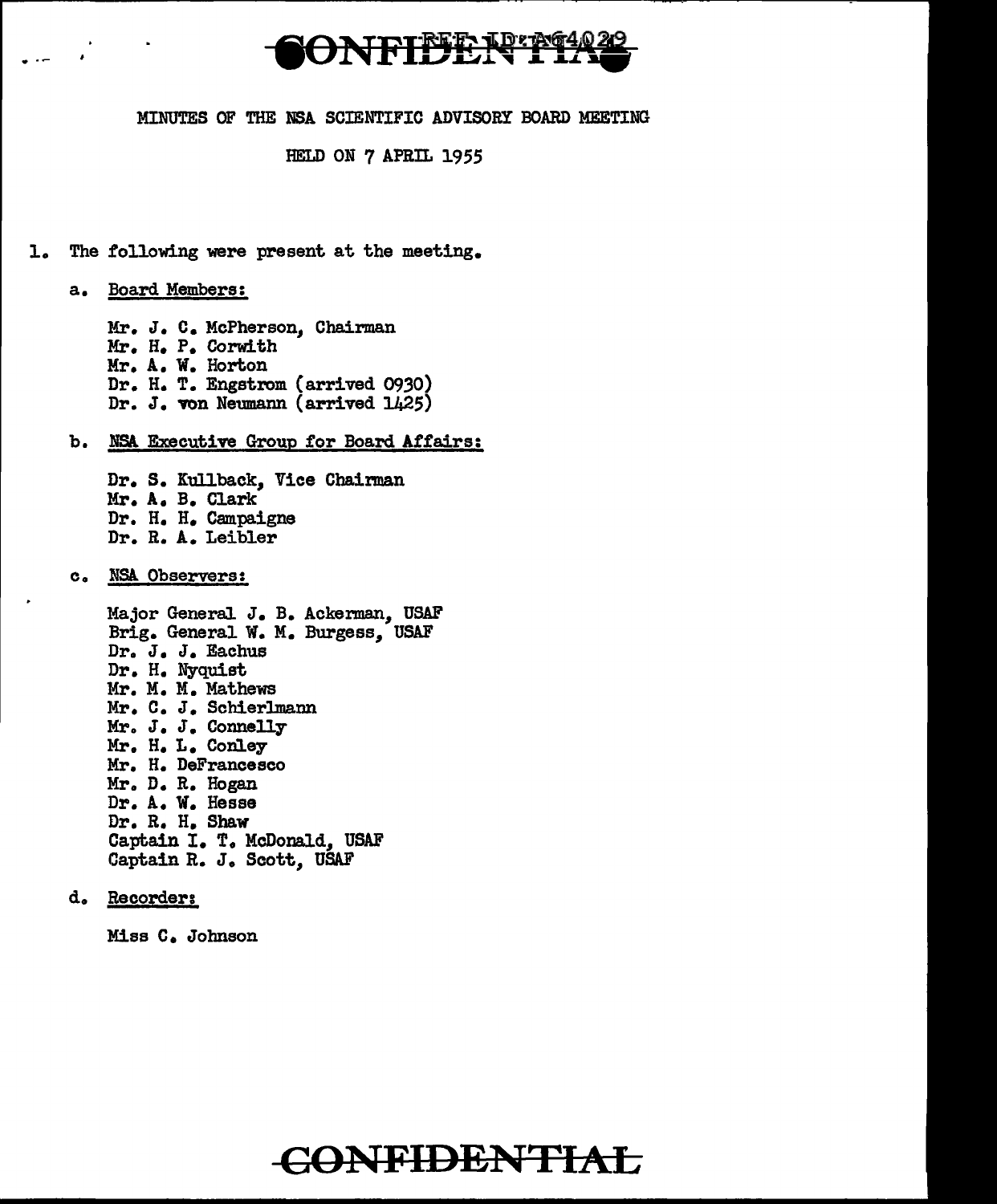## ONETDER 1

2. Mr. Clark opened the meeting by introducing Mr. Conley from PROD.

a. Mr. Conley's talk concerned traffic analysis. There followed a brief discussion of the problem of intercepting hand-sent Morse traffic and the difficulties involved in developing a translator to do the job automatically.

b. Mr. DeFrancesco of R/D briefed the Board on the intercept of weather information and its strategic value.

3. Mr. Hogan presented a talk on the general features of Analytic machines, with some specific illustrations of their applications.

4. Dr. Hesse gave a presentation on Special Machine Systems.

5. Dr. Leibler described various hand systems of encipherment used and some of the techniques of cryptanalysis.

 $6.$  Mr. Hogan gave a survey of analytic machines explaining their various functions. A complete written version of these expositions  $\tilde{M}$  available to Board members on request.

7. A discussion followed concerning evaluating computer ability and certain possibilities for improving analytic machines.

s. Dr. Engstrom reported for his Sub-Panel on analytical machines. The report emphasized the necessity of additional research effort to determine the physical limits of the components necessary to realize ultra high speed operation. It accepted the general concept of a programmed sequence control machine communicating with ancillary units to accomplish particular cryptologic processes. Provision for microprogramming, functional parallelism, and simplicity of programming were urged. The report commended the work to date on FARMER and recommended additional engineering and design effort to define the functional elements of the system and to accomplish initial design work. In the discussion which followed, considerable attention was given to the value of general purpose machines versus special purpose equipnent. There was general agreement that target speeds tor a generaJ. system should be 0£ the order of *50,000* characters per second for input-output, 250,000 characters per second drum reading and 1.000.000 characters per second logical manipulation. A copy of the full report is attached.

9. The possible use of machines for automatic programming was discussed.

10. The meeting adjourned at 1630.

Harlack

S. KULLBACK Executive Secretary NSASAB

2